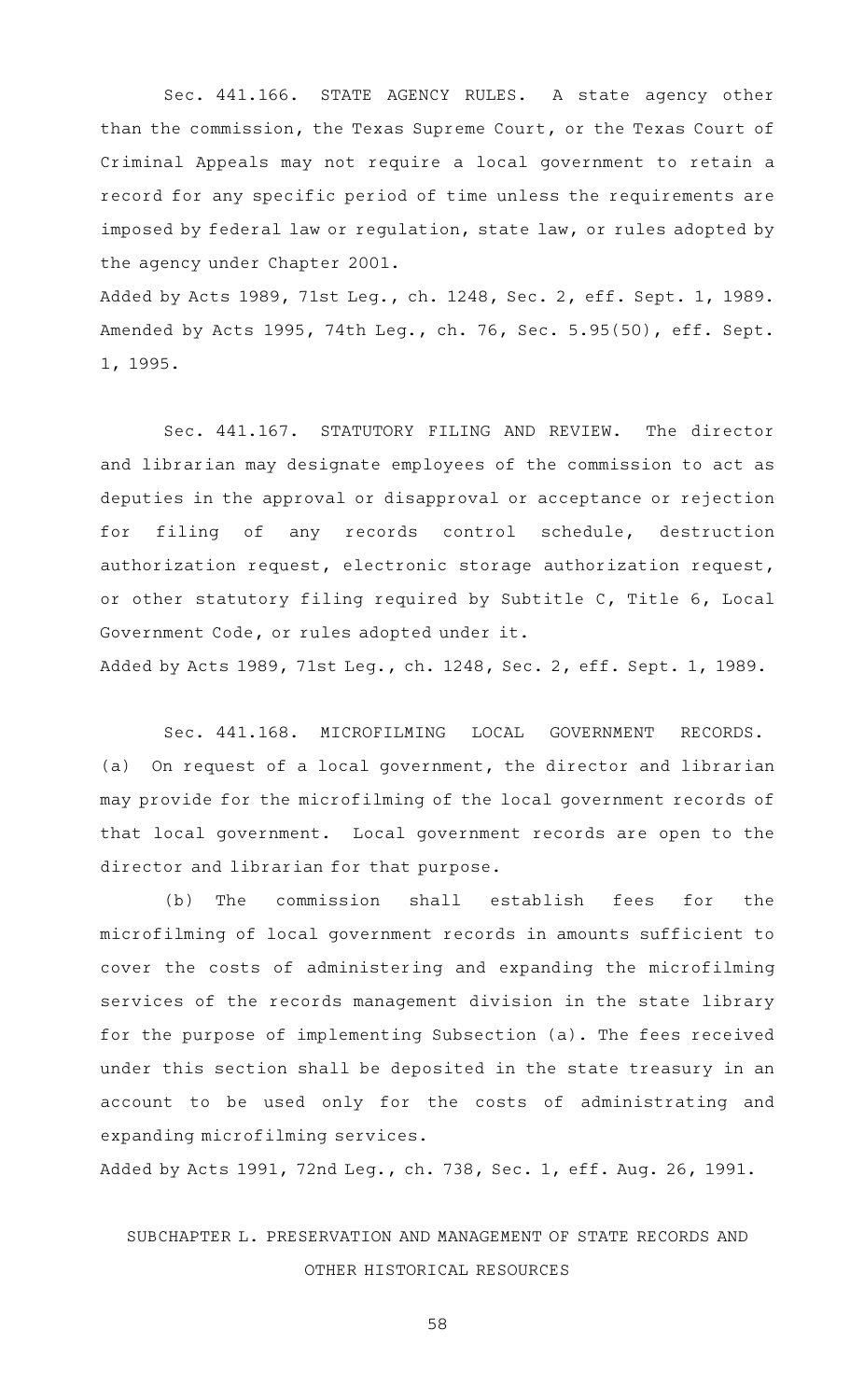Sec. 441.180. DEFINITIONS. In this subchapter:

(1) "Agency head" means the appointed or elected official who serves by the state constitution, state statute, or action of the governing body of a state agency as the chief executive and administrative officer of a state agency.

(2) "Archival state record" means a state record of enduring value that will be preserved on a continuing basis by the Texas State Library and Archives Commission or another state agency until the state archivist indicates that based on a reappraisal of the record it no longer merits further retention.

(3) "Commission" means the Texas State Library and Archives Commission.

(4) "Confidential state record" means any state record to which public access is or may be restricted or denied under Chapter 552 or other state or federal law.

(5) "Director and librarian" means the chief executive and administrative officer of the Texas State Library and Archives Commission.

(6) "Historical resources" means any manuscript, map, photograph, artistic depiction, printed material, flag, or other recorded information, or copies of that information, in the possession of this state, an individual, a private institution, another state, or another nation relating to the history and culture of Texas as a province, colony, republic, or state.

(7) "Records management" means the application of management techniques to the creation, use, maintenance, retention, preservation, and destruction of state records for the purposes of improving the efficiency of recordkeeping, ensuring access to public information under Chapter 552, and reducing costs. The term includes:

(A) the development of records retention schedules;

(B) the management of filing and information retrieval systems in any media;

(C) the adequate protection of state records that are vital, archival, or confidential according to accepted archival and records management practices;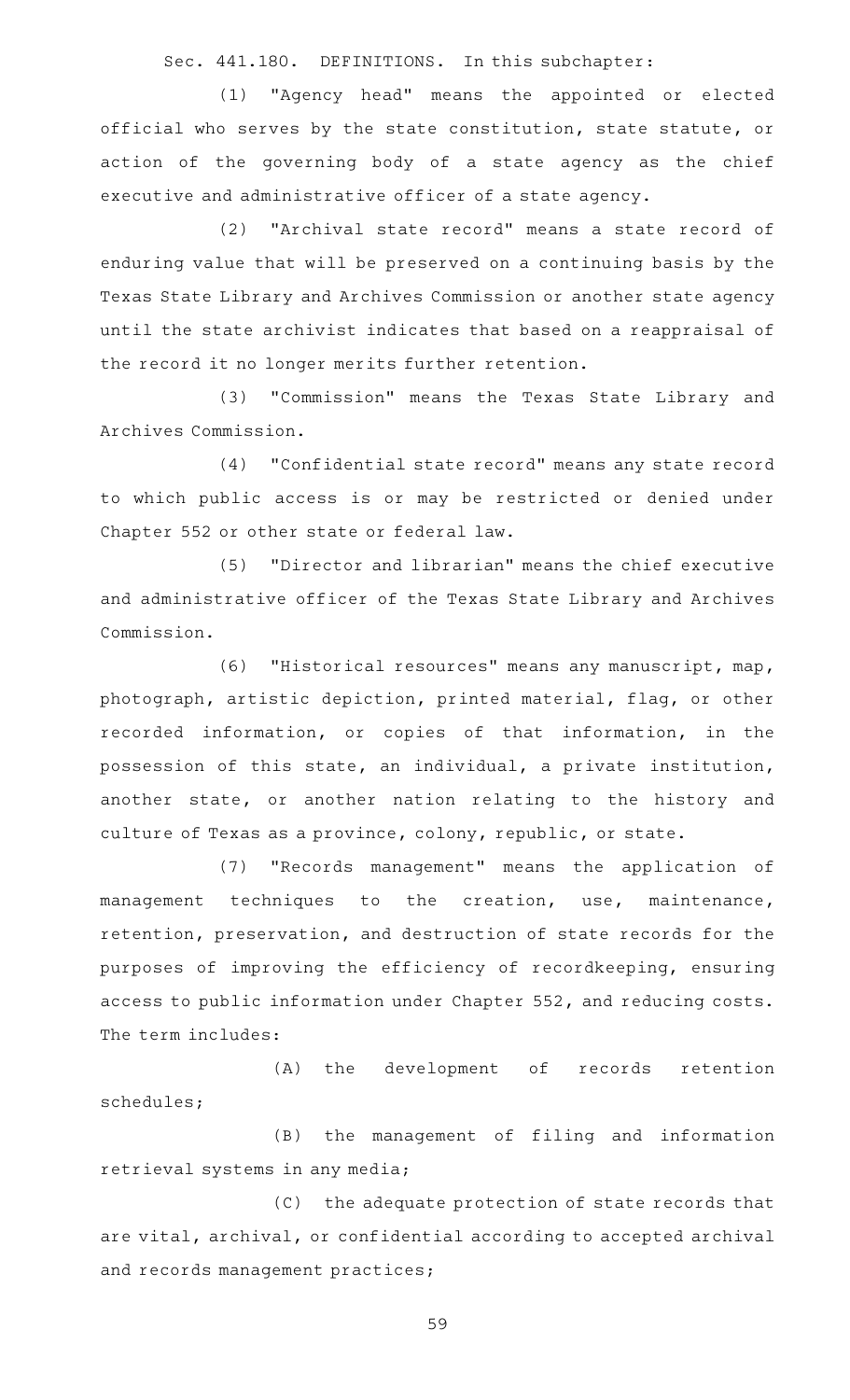(D) the economical and space-effective storage of inactive records;

 $(E)$  control over the creation and distribution of forms, reports, and correspondence; and

(F) maintenance of public information in a manner to facilitate access by the public under Chapter 552.

(8) "Records management officer" means the person who administers the records management program established in each state agency under Section 441.183.

(9) "State agency" means:

(A) any department, commission, board, office, or other agency in the executive, legislative, or judicial branch of state government created by the constitution or a statute of this state, including an eleemosynary institution;

(B) any university system and its components and any institution of higher education as defined by Section 61.003, Education Code, except a public junior college, not governed by a university system board;

(C) the Texas Municipal Retirement System and the Texas County and District Retirement System; and

(D) any public nonprofit corporation created by the legislature whose responsibilities and authority are not limited to a geographical area less than that of the state.

(10) "State archivist" means the person designated by the director and librarian to administer the state archives program under Section 441.181.

(11) "State record" means any written, photographic, machine-readable, or other recorded information created or received by or on behalf of a state agency or an elected state official that documents activities in the conduct of state business or use of public resources. The term does not include:

(A) library or museum material made or acquired and maintained solely for reference or exhibition purposes;

(B) an extra copy of recorded information maintained only for reference; or

(C) a stock of publications or blank forms.

(12) "State records administrator" means the person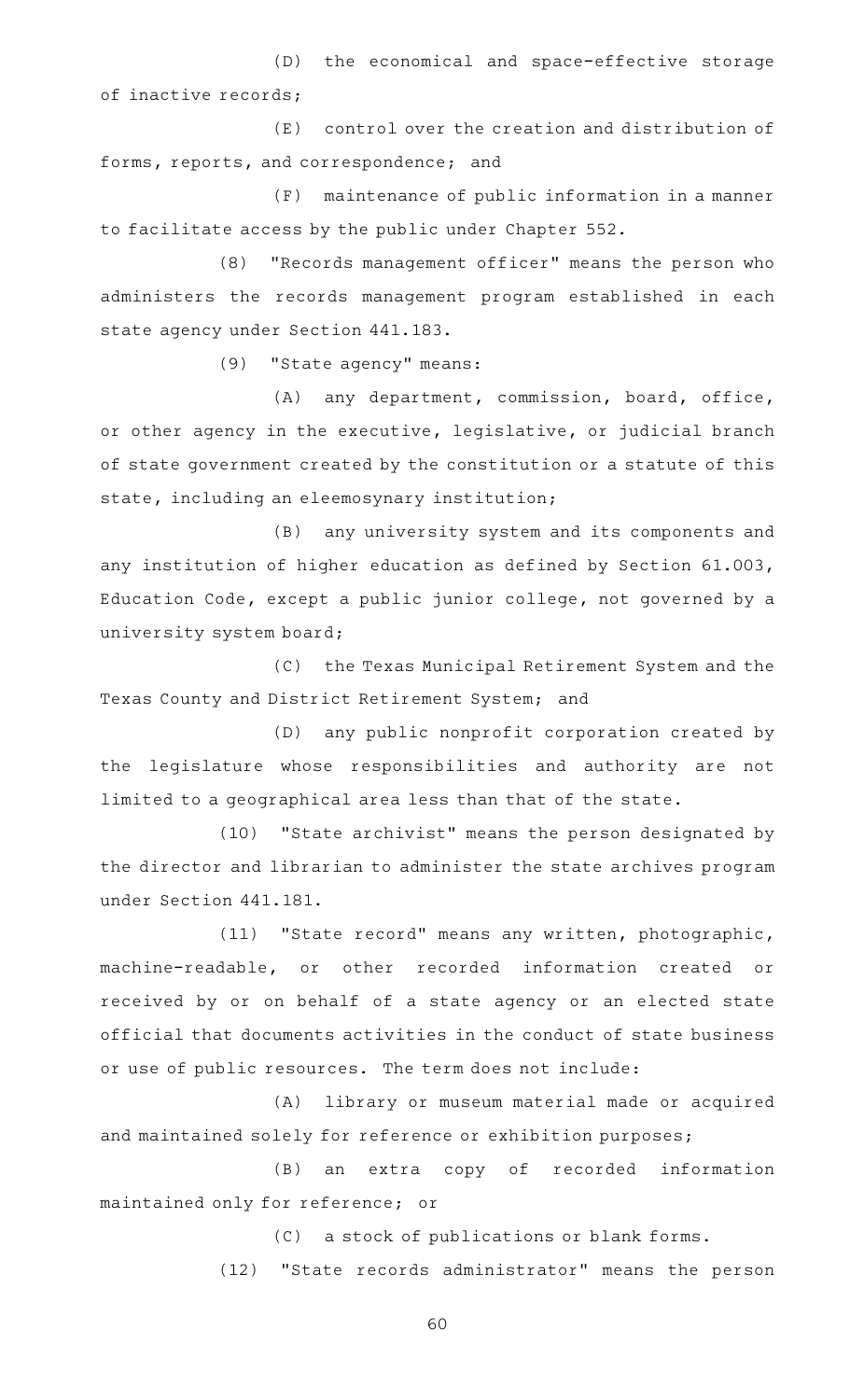designated by the director and librarian to administer the state records management program under Section 441.182.

(13) "Vital state record" means any state record necessary to:

(A) the resumption or continuation of state agency operations in an emergency or disaster;

(B) the re-creation of the legal and financial status of the agency; or

(C) the protection and fulfillment of obligations to the people of the state.

Added by Acts 1997, 75th Leg., ch. 873, Sec. 1, eff. Sept. 1, 1997.

Sec. 441.181. STATE ARCHIVES PROGRAM. (a) The commission shall take legal custody of and preserve archival state records and shall endeavor to collect and preserve other historical resources determined by the director and librarian to possess sufficient value to warrant continued preservation in the state archives.

(b) The director and librarian shall appoint a state archivist to administer the state archives program.

(c) Under the direction of the director and librarian, the state archivist shall:

(1) identify and designate archival state records and arrange for their transfer to the custody of the commission in accordance with Section 441.186;

(2) according to accepted archival practices, arrange, describe, and preserve archival state records and historical resources that come into the possession of the commission through gift, purchase, or other means that the director and librarian determines shall be included in the state archives program;

(3) prepare inventories, indexes, catalogs, or other research aids to state archival records and other historical resources held by the program;

(4) encourage public use of state archival records and other historical resources held by the program and provide public access to them in accordance with rules adopted by the commission under Section 441.193;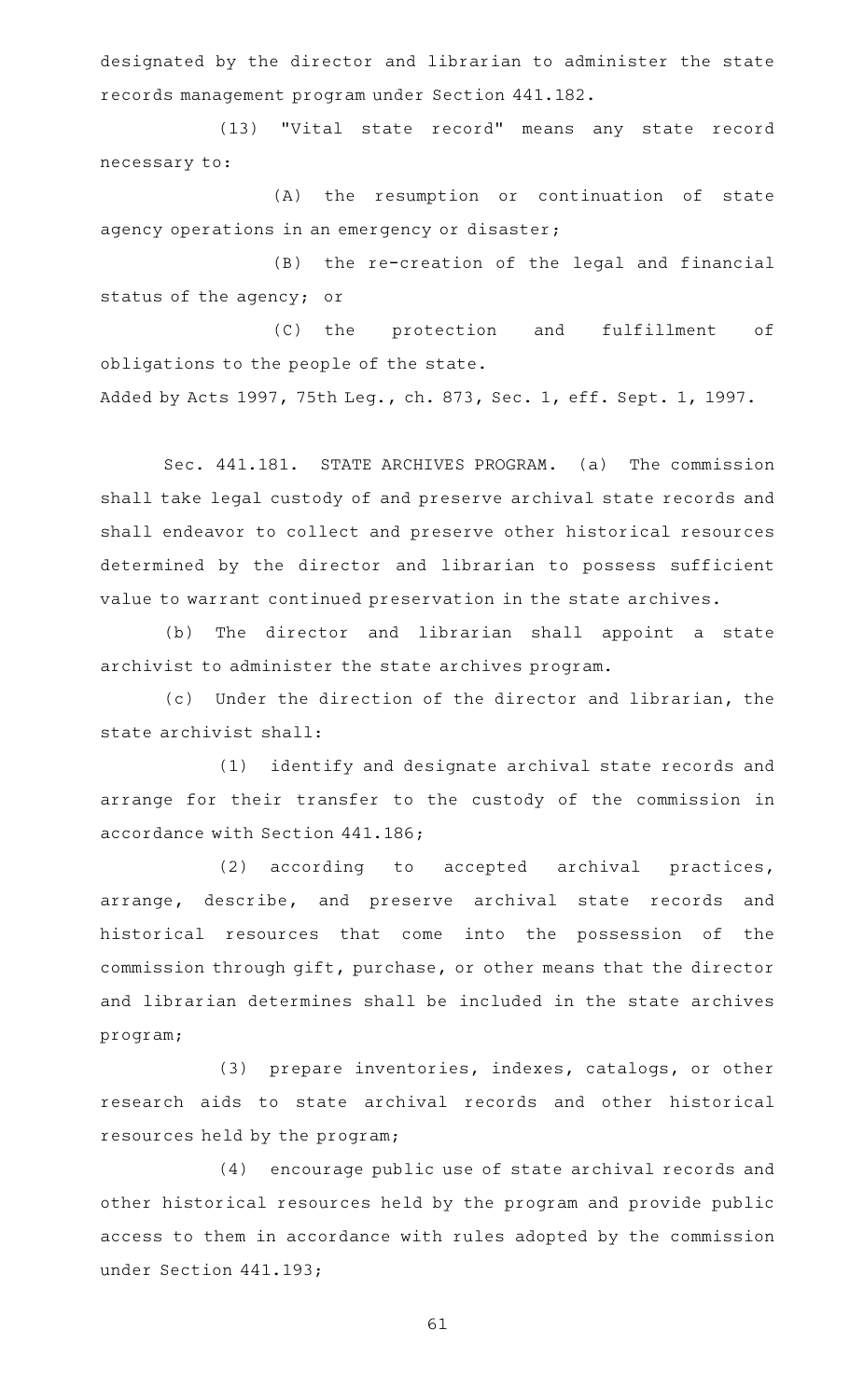(5) cooperate with and, when practicable, provide training and consultative assistance to state agencies, libraries, organizations, and individuals on projects designed to preserve original source materials relating to Texas history, government, and culture;

(6) advise the director and librarian and the commission on all matters concerning the acquisition and preservation of archival state records and other historical resources; and

(7) perform other duties as this subchapter or the director and librarian may require.

(d) Under the direction of the director and librarian, the state archivist shall also assist in carrying out the duties of the commission and the director and librarian relating to the preservation of local government records of permanent value under Subtitle C, Title 6, Local Government Code, and Subchapter J. Added by Acts 1997, 75th Leg., ch. 873, Sec. 1, eff. Sept. 1, 1997.

Sec. 441.182. STATE RECORDS MANAGEMENT PROGRAM. (a) The commission shall assist state agencies in managing state records in accordance with this subchapter and rules adopted under this subchapter.

(b) The director and librarian shall designate a state records administrator to administer the state records management program.

(c) Under the direction of the director and librarian, the state records administrator shall:

(1) provide training, consultative services, and informational material to agency heads, records management officers, and other staff to assist them in establishing and administering records management programs in each state agency as required under Section 441.183;

(2) review and recommend to the director and librarian the approval or disapproval of state agency records retention schedules submitted under Section 441.185 and records destruction requests submitted under Section 441.187;

(3) advise the director and librarian and the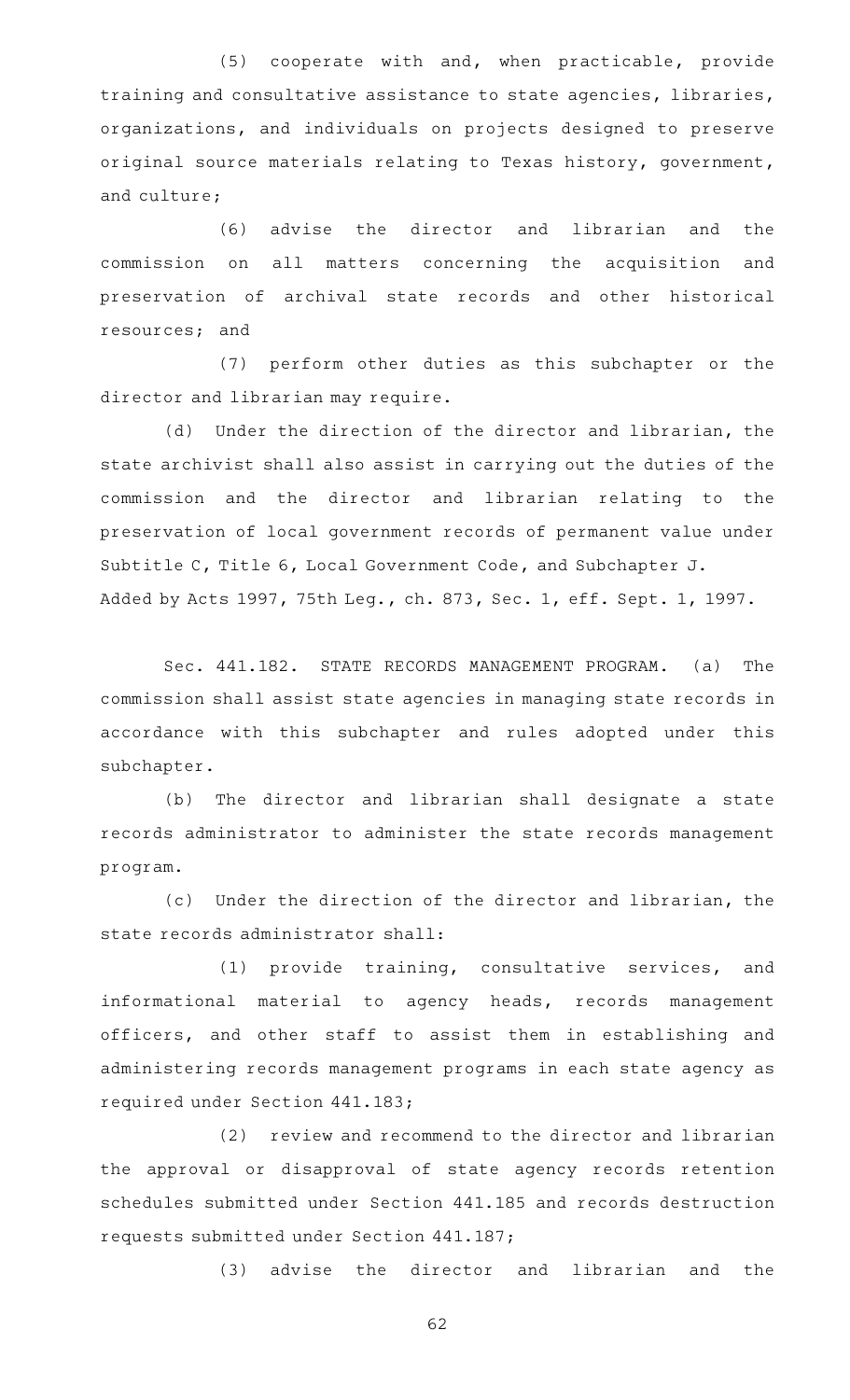commission on all matters concerning the management of state records;

(4) maintain in a safe and secure manner all state records in the physical custody of the program under Subsection (e);

(5) preserve the confidentiality of all confidential state records in the physical custody of the program under Subsection (e); and

(6) perform other duties as this subchapter or the director and librarian may require.

(d) Under the direction of the director and librarian, the state records administrator shall also assist in carrying out the duties of the commission and the director and librarian relating to the management of local government records under Subtitle C, Title 6, Local Government Code, and Subchapter J.

(e) As part of the records management program established under this section, the commission shall:

(1) operate the state records center for the economical and efficient storage, accessibility, protection, and final disposition of inactive and vital state records;

(2) perform micrographic and other imaging services for the protection, accessibility, and preservation of state records;

 $(3)$  provide a mandatory or optional, as determined by the commission, training and continuing education program to records management officers to assist them in administering records management programs in each state agency as required under this subchapter; and

(4) provide, with the cooperation of the Department of Information Resources, training for records management and information technology staff to assist them in managing records in an electronic format.

(f) In addition to the duties prescribed by Subsection (e), the commission may provide for or oversee other records storage, micrographics, and imaging services as may become necessary to manage state records efficiently and economically.

(g) The commission may recover costs through the assessment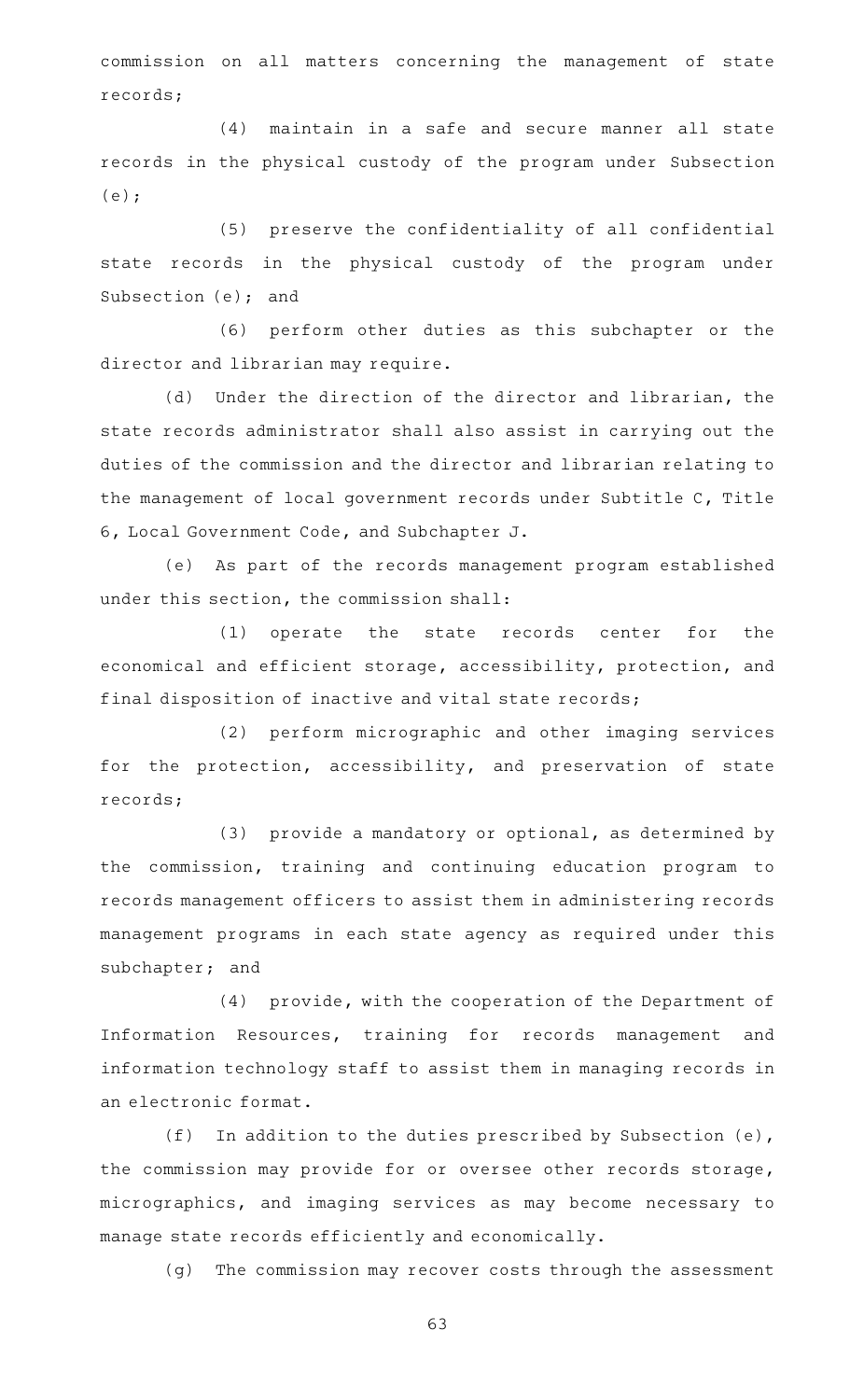of fees for services provided under Subsections (c)(1), (e), and  $(f)$ .

(h) Repealed by Acts 2003, 78th Leg., ch. 285, Sec. 31(15). Added by Acts 1997, 75th Leg., ch. 873, Sec. 1, eff. Sept. 1, 1997. Amended by Acts 1999, 76th Leg., ch. 321, Sec. 1, eff. Sept. 1, 1999; Acts 2003, 78th Leg., ch. 285, Sec. 31(15), eff. Sept. 1, 2003.

Sec. 441.183. RECORDS MANAGEMENT PROGRAMS IN STATE AGENCIES. The agency head of each state agency shall:

(1) establish and maintain a records management program on a continuing and active basis;

(2) create and maintain records containing adequate and proper documentation of the organization, functions, policies, decisions, procedures, and essential transactions of the agency designed to furnish information to protect the financial and legal rights of the state and any person affected by the activities of the agency;

(3) make certain that all records of the agency are passed to the agency head 's successor in the position of agency head;

(4) identify and take adequate steps to protect confidential and vital state records;

(5) cooperate with the commission in the conduct of state agency records management surveys; and

(6) cooperate with the commission, the director and librarian, and any other authorized designee of the director and librarian in fulfilling their duties under this subchapter. Added by Acts 1997, 75th Leg., ch. 873, Sec. 1, eff. Sept. 1, 1997.

Sec. 441.184. RECORDS MANAGEMENT OFFICERS. (a) Each state agency head shall act as or appoint a records management officer for the state agency to administer the agency's records management program. An employee of an agency is eligible to be appointed as the agency 's records management officer only if the employee holds a position in which the employee reports directly to the agency head or to a person with a title functionally equivalent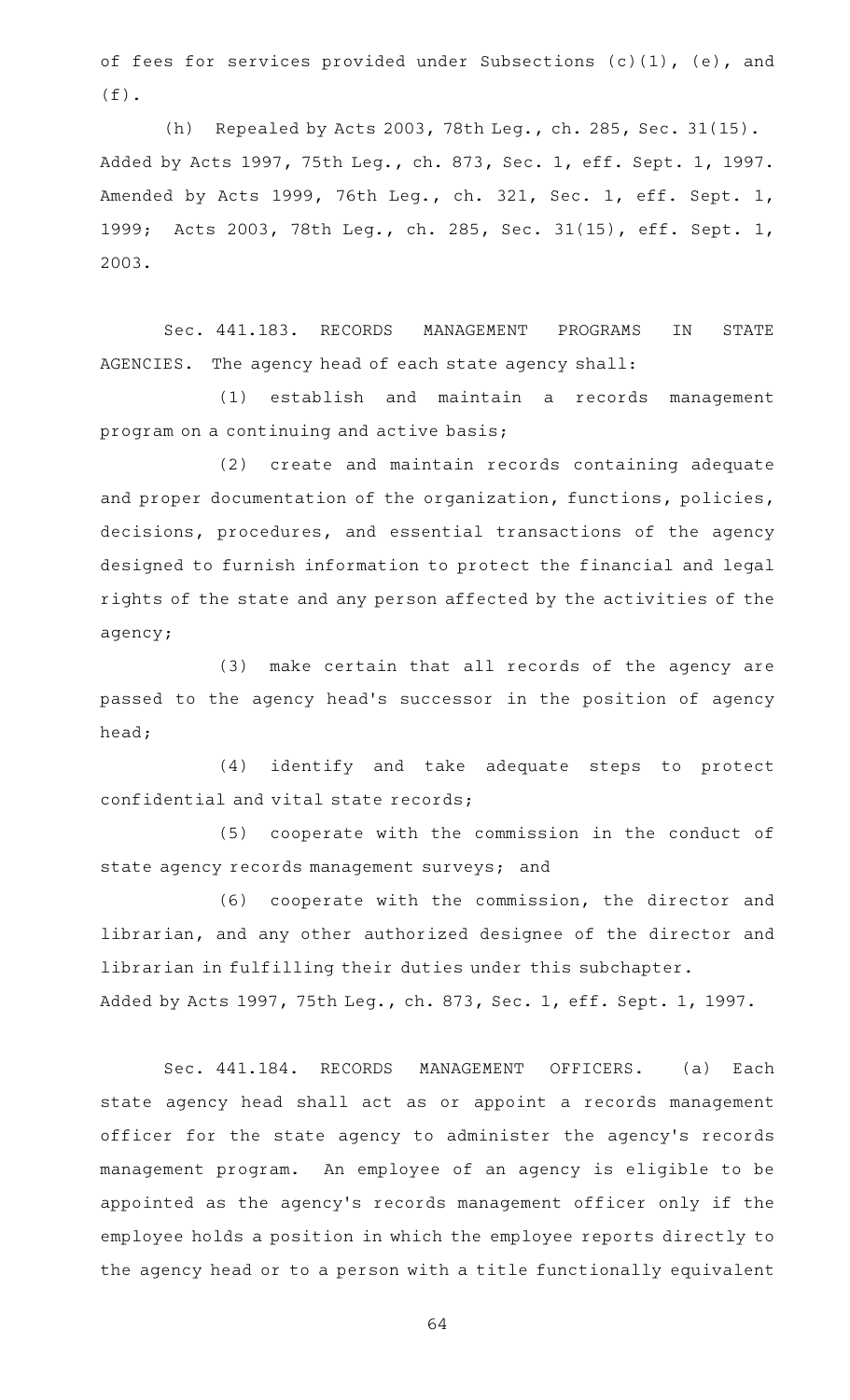to deputy executive director.

(b) The records management officer for each state agency shall:

(1) administer the records management program established under Section 441.183;

(2) assist the agency head in fulfilling all of the agency head's duties under this subchapter and rules adopted under this subchapter;

(3) disseminate to employees of the agency information concerning state laws, administrative rules, and agency policies and procedures relating to the management of state records; and

(4) fulfill all duties required of records management officers under this subchapter and rules adopted under this subchapter.

(c)AAA records management officer designated under this section continues to serve in that capacity until:

(1) the officer ceases employment with the state agency;

(2) the agency head chooses to act as the records management officer for the agency; or

(3) the agency head appoints another person as the records management officer.

Added by Acts 1997, 75th Leg., ch. 873, Sec. 1, eff. Sept. 1, 1997. Amended by Acts 1999, 76th Leg., ch. 321, Sec. 2, eff. Sept. 1, 1999.

Sec. 441.185. RECORD RETENTION SCHEDULES. (a) Each records management officer, with the cooperation of any staff of a state agency that the officer considers necessary, shall survey the state records of the agency and prepare and submit a records retention schedule to the state records administrator.

(b) The records retention schedule must list the state records created and received by the agency, propose a period of time each record shall be maintained by the agency, and provide other information necessary for the operation of an effective records management program.

(c) The state records administrator and the state archivist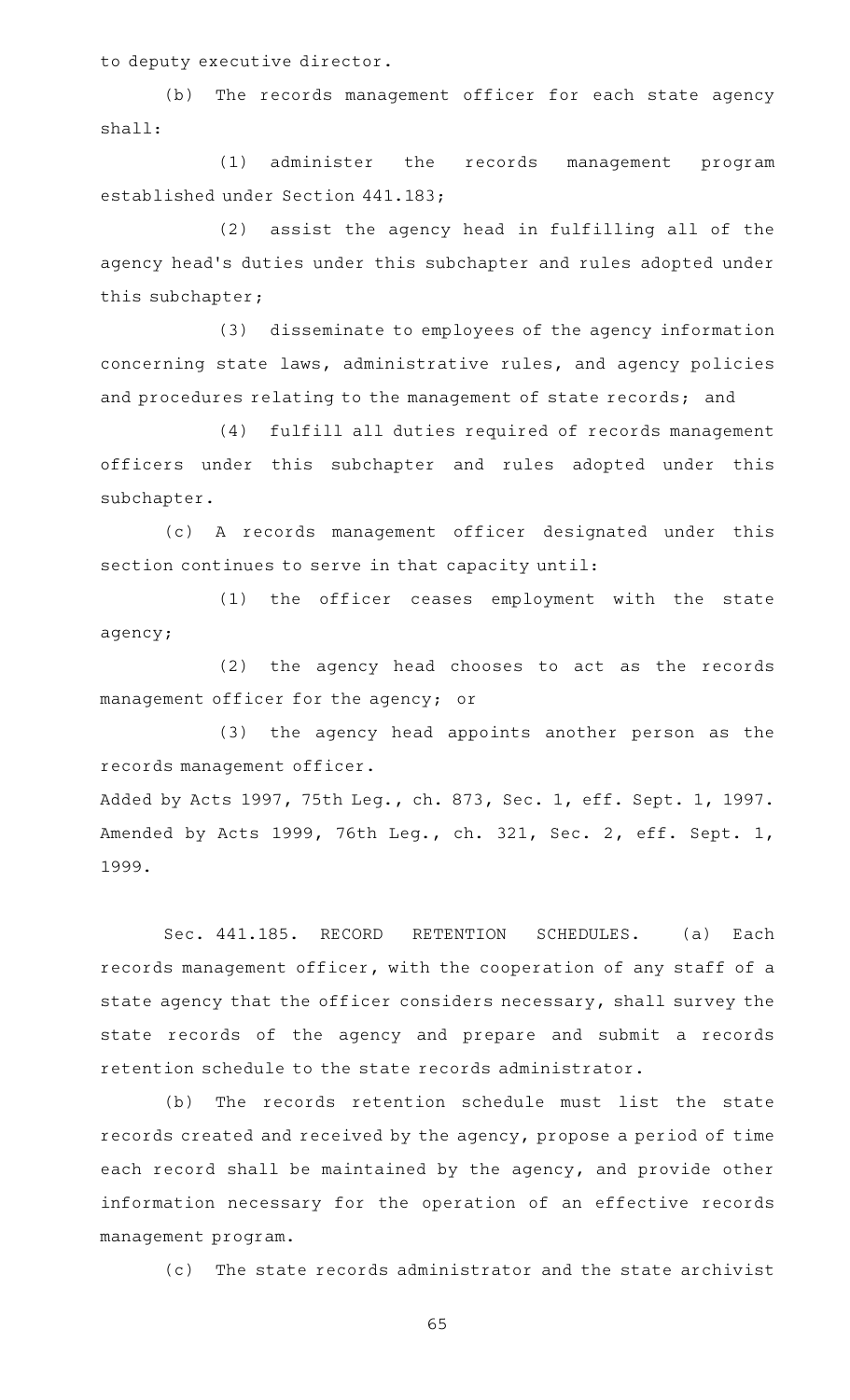shall review the schedule and recommend the schedule 's approval or disapproval to the director and librarian and the state auditor. The state auditor, based on a risk assessment and subject to the legislative audit committee 's approval of including the review in the audit plan under Section 321.013, may review the schedule.

(d) If the director and librarian, and the state auditor, if the state auditor reviewed the schedule under Subsection (c), approve the schedule, the schedule may be used as the basis for the lawful disposition of state records under Section 441.187 for a period to be determined by the commission.

(e) The commission shall adopt rules concerning the submission of records retention schedules to the state records administrator.

(f) The commission may by rule prescribe a minimum retention period for any state record unless a minimum retention period for the record is prescribed by another federal or state law, regulation, or rule of court.

Added by Acts 1997, 75th Leg., ch. 873, Sec. 1, eff. Sept. 1, 1997. Amended by Acts 2003, 78th Leg., ch. 785, Sec. 14, eff. Sept. 1, 2003.

Sec. 441.186. ARCHIVAL STATE RECORDS. (a) The state archivist, through review of state records retention schedules submitted to the state records administrator under Section 441.185 and other means available under this section, shall identify and designate which state records are archival state records or which state records of potential archival value shall be subject to the review of the state archivist prior to their destruction.

(b) Records management officers shall submit to the state archivist any information concerning a state record that the state archivist considers necessary to determine the archival value of a record.

(c) The state archivist may inspect any state record to determine if the record is an archival state record and the inspection is not a release of a record to a member of the public under Chapter 552.

(d) Archival state records shall be transferred to the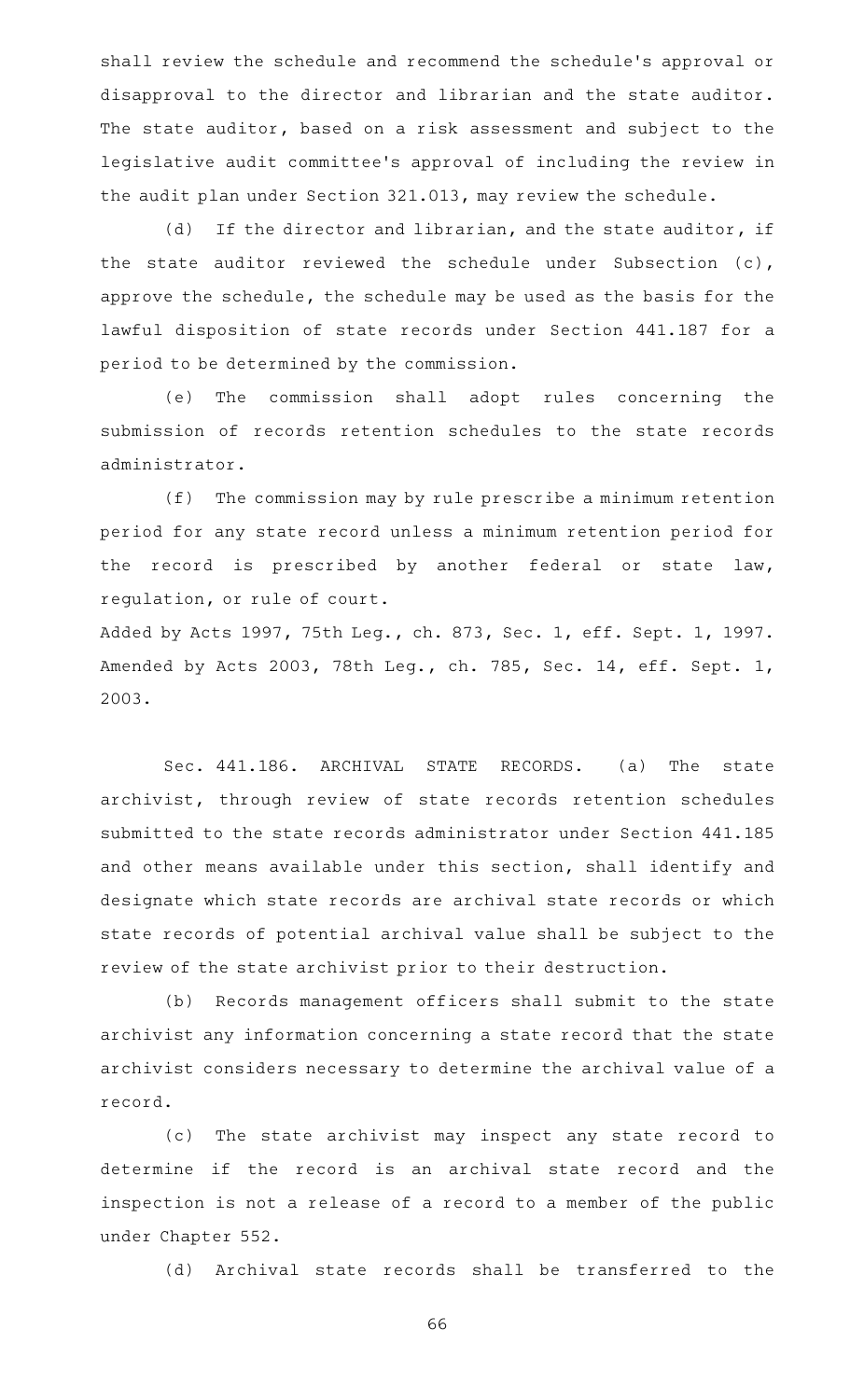custody of the commission when they are no longer needed for the administration of the state agency unless state law requires that the records remain in the custody of the agency.

(e) If the commission cannot accept immediate custody of an archival state record, the record shall remain in the custody of the state agency and shall be preserved in accordance with this subchapter, rules adopted under this subchapter, and other terms on which the director and librarian and the agency head may agree.

(f) Instead of transferring archival state records under this section, the components of university systems and other institutions of higher education may retain and preserve the archival state records of the component or institution in accordance with this subchapter and rules adopted under this subchapter if the records are preserved in an archives established in a library or research center directly controlled by the university.

(g) Except when permitted under state law, an archival state record may not be transferred from one state agency to another without the consent of the director and librarian.

(h) With the approval of the director and librarian, the state archivist may remove the designation of a state record as an archival state record and permit destruction of the record under this subchapter and rules adopted under this subchapter.

(i) In the event of a disagreement between the commission and a state agency over custody of an archival state record, the attorney general shall decide the issue of custody.

 $(j)$  In the event of a disagreement between the commission and the attorney general over custody of an archival state record in the possession of the office of the attorney general, the commission may petition a district court in Travis County to decide the issue of custody. On request, the attorney general shall provide the commission with legal counsel to represent the commission in the matter.

(k) If a disagreement exists between an institution of higher education, as defined by Section 61.003, Education Code, and a county over custody of a record that has been in existence for more than 50 years and if the commission determines that further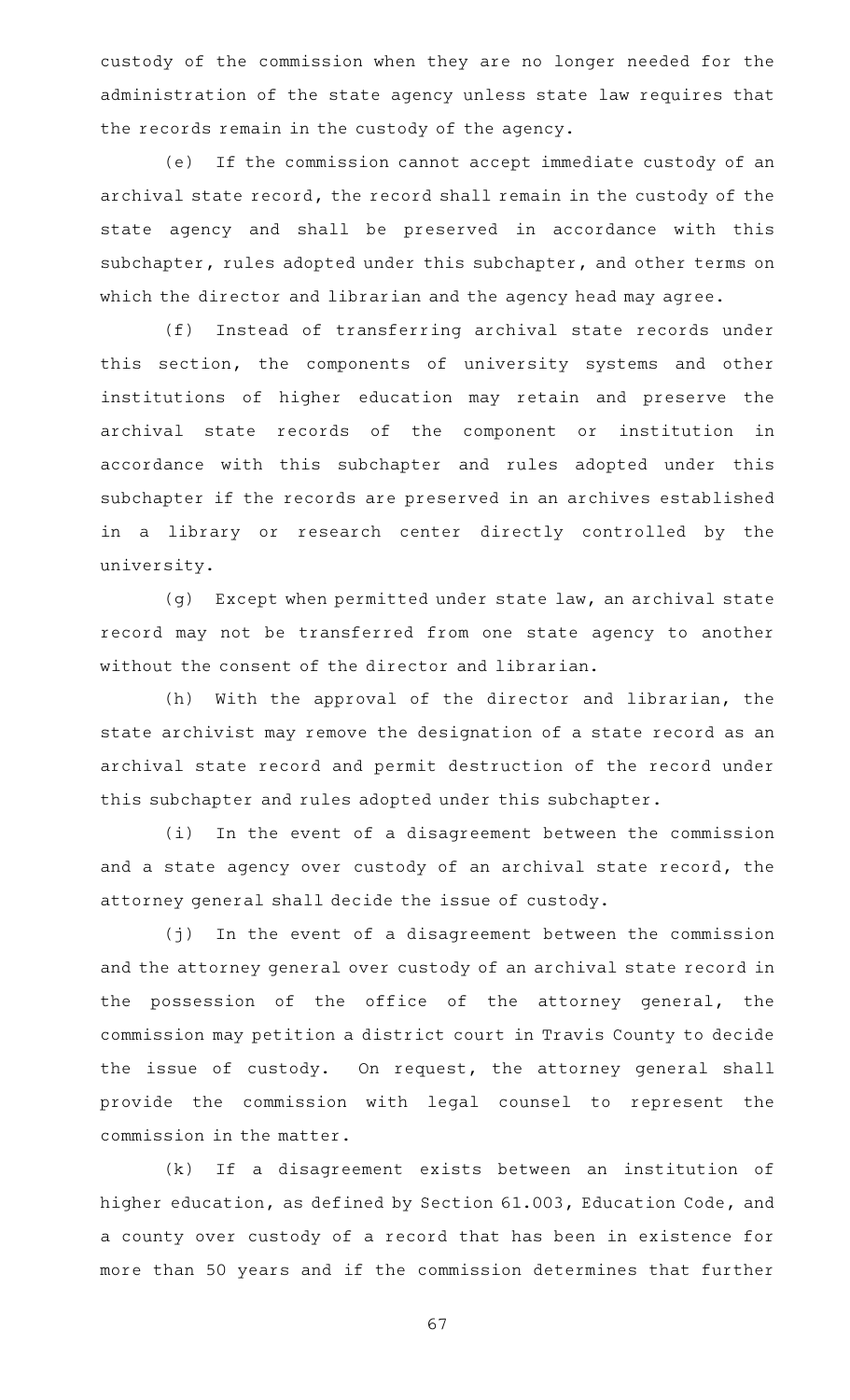negotiations between the institution and the commission are unlikely to resolve the disagreement, the record shall be transferred to the custody of the commission and treated as an archival state record.

Added by Acts 1997, 75th Leg., ch. 873, Sec. 1, eff. Sept. 1, 1997. Amended by:

Acts 2007, 80th Leg., R.S., Ch. 251, Sec. 8, eff. September 1, 2007.

Sec. 441.187. DESTRUCTION OF STATE RECORDS. (a) A state record may be destroyed by a state agency if:

(1) the record appears on a records retention schedule approved under Section 441.185 and the record 's retention period has expired;

 $(2)$  a records destruction request is submitted to the state records administrator and approved by the director and librarian, or the designee of the director and librarian, for a state record that does not appear on the approved records retention schedule of the agency; or

(3) the record is exempted from the need to be listed on a records destruction request under rules adopted by the commission.

(b) A state record may not be destroyed if any litigation, claim, negotiation, audit, open records request, administrative review, or other action involving the record is initiated before the expiration of a retention period for the record set by the commission or in the approved records retention schedule of the agency until the completion of the action and the resolution of all issues that arise from the action, or until the expiration of the retention period, whichever is later.

(c) The director and librarian may destroy any state record in the physical custody of the commission under Section 441.182 whose minimum retention requirements have expired without the consent of the agency head if, in the opinion of the director and librarian and either the attorney general or the state auditor, there is no justification under this subchapter or other state law for the record 's further retention.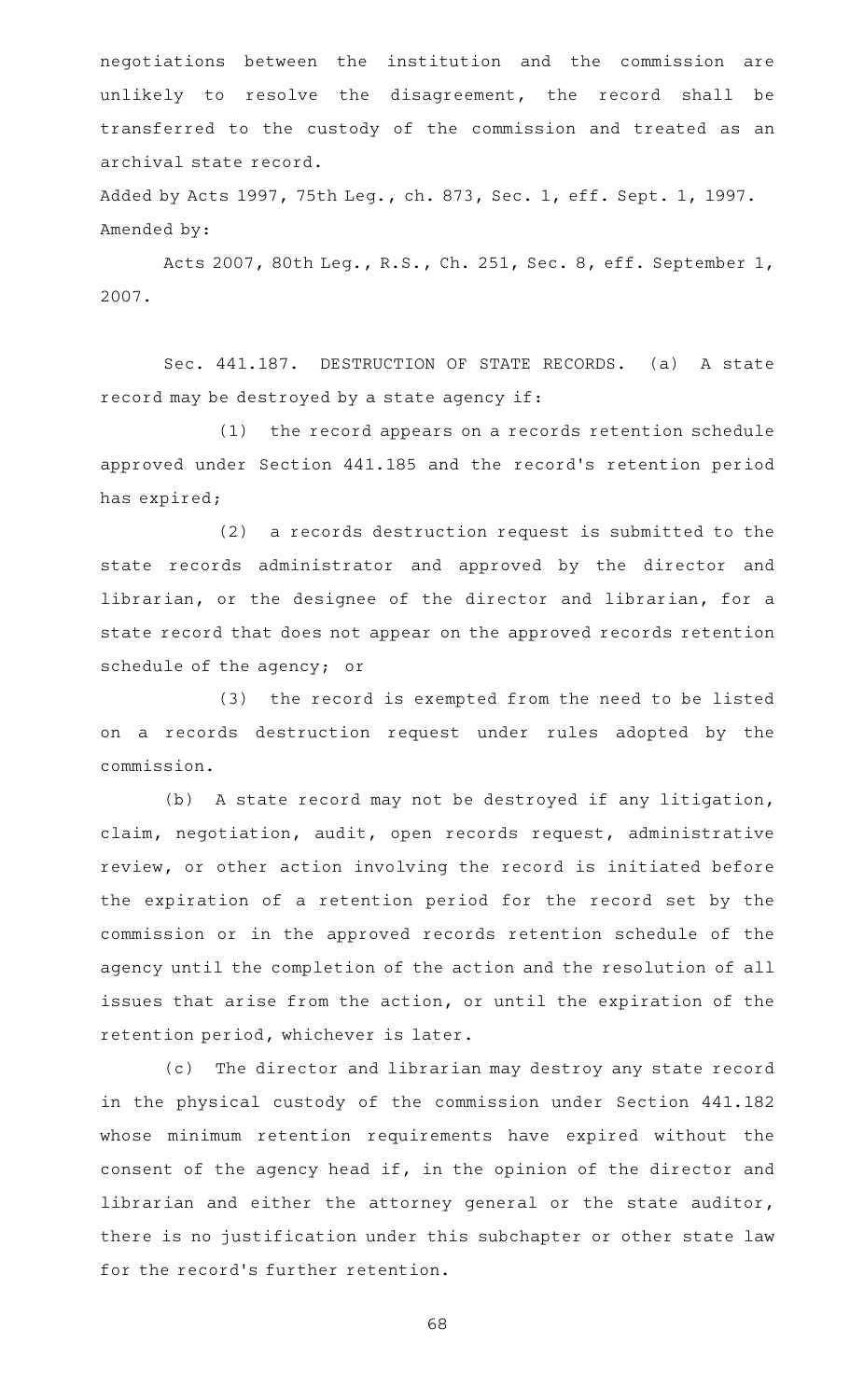(d) A state record may be destroyed before the expiration of its retention period on the approved records retention schedule of the state agency that has custody of the record only with the special consent of the director and librarian and, if the record possesses fiscal or financial value, with the concurrent consent of the state auditor.

(e) The commission may adopt rules prescribing the permissible means by which state records may be destroyed. Added by Acts 1997, 75th Leg., ch. 873, Sec. 1, eff. Sept. 1, 1997.

Sec. 441.188. MICROFILMED STATE RECORDS. (a) Any state record may be maintained on microfilm.

(b) The microfilming of any state record and the maintenance of a state record on microfilm must be in accordance with standards and procedures adopted as administrative rules of the commission.

(c) A microfilmed state record created in compliance with the rules of the commission is an original record and the microfilmed record or a certified copy of it shall be accepted as such by any court or administrative agency of this state.

(d)AAA microfilmed state record that was produced in accordance with any state law in force before September 1, 1997, is considered an original record.

Added by Acts 1997, 75th Leg., ch. 873, Sec. 1, eff. Sept. 1, 1997.

Sec. 441.189. ELECTRONIC STATE RECORDS. (a) Any state record may be created or stored electronically in accordance with standards and procedures adopted as administrative rules of the commission.

(b) Certified output from electronically digitized images or other electronic data compilations created and stored in accordance with the rules of the commission shall be accepted as original state records by any court or administrative agency of this state unless barred by a federal law, regulation, or rule of court.

(c) Certified output from electronically digitized images or other data compilations created before September 1, 1997, in accordance with any applicable prior law shall be accepted as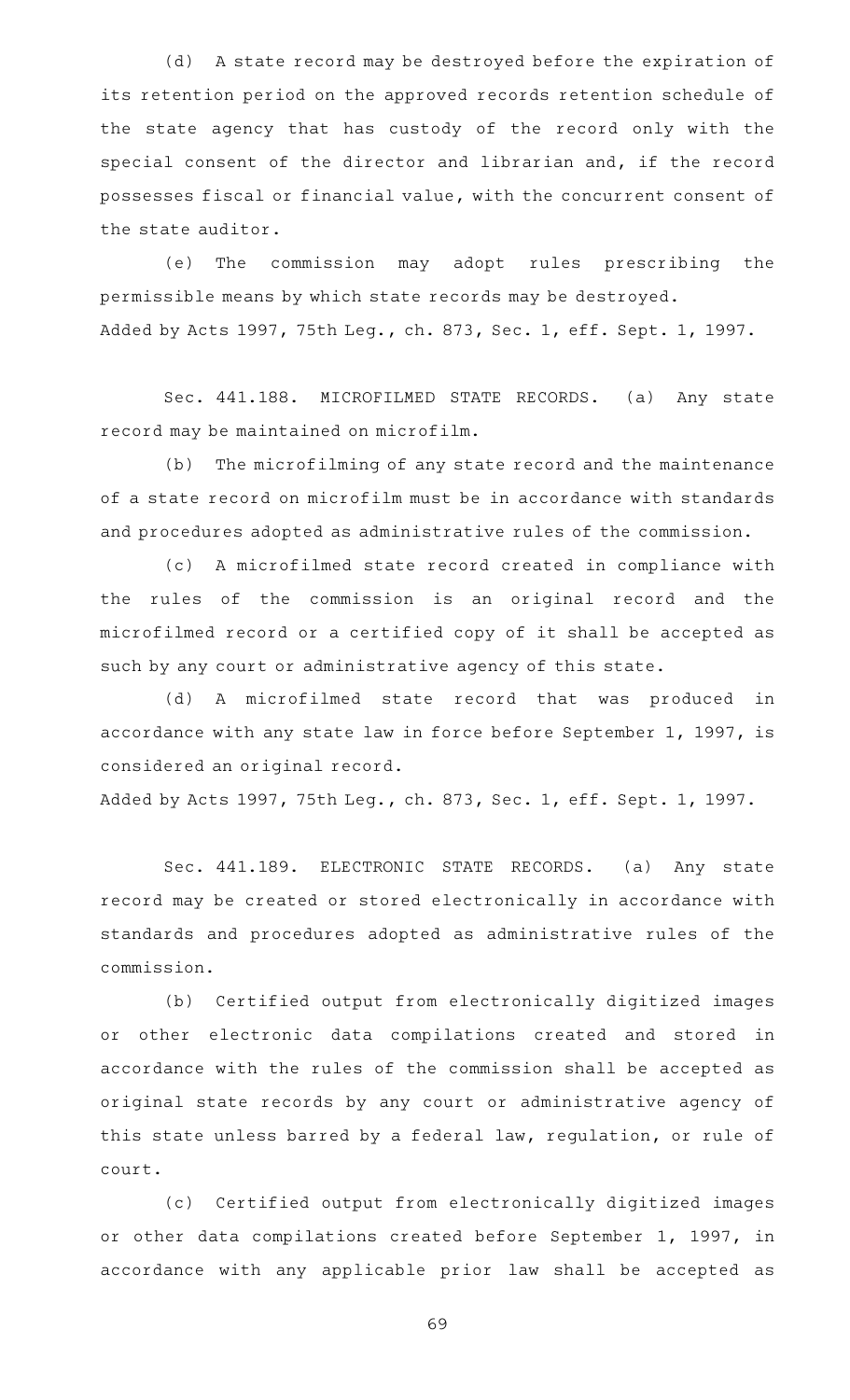original state records or, in the absence of an applicable prior law, at the discretion of the court or administrative agency. Added by Acts 1997, 75th Leg., ch. 873, Sec. 1, eff. Sept. 1, 1997.

Sec. 441.190. PROTECTION, MAINTENANCE, AND STORAGE OF STATE RECORDS. (a) The commission may adopt rules establishing standards and procedures for the protection, maintenance, and storage of state records.

(b) In the development and adoption of the rules, the commission shall pay particular attention to the maintenance and storage of archival and vital state records and may adopt rules as it considers necessary to protect them.

Added by Acts 1997, 75th Leg., ch. 873, Sec. 1, eff. Sept. 1, 1997.

Sec. 441.191. ALIENATION OF STATE RECORDS PROHIBITED. (a)AAA state record may not be sold or donated, loaned, transferred, or otherwise passed out of the custody of the state by a state agency without the consent of the director and librarian.

(b) Subsection (a) does not apply to the temporary transfer of a state record to a person for the purposes of microfilming, duplication, conversion to electronic media, restoration, or similar records preservation or management procedures if the transfer is authorized by the agency head or designated records management officer.

Added by Acts 1997, 75th Leg., ch. 873, Sec. 1, eff. Sept. 1, 1997.

Sec. 441.192. RIGHT OF RECOVERY. (a) The governing body of a state agency may demand the return of any state government record in the private possession of a person if the removal of the state record from the state agency or the agency 's predecessor was not authorized by law.

(b) The director and librarian may demand the return of any state government record of permanent value in the private possession of any person.

(c) If the person in possession of the state government record refuses to deliver the record on demand, the director and librarian or the governing body of a state agency may ask the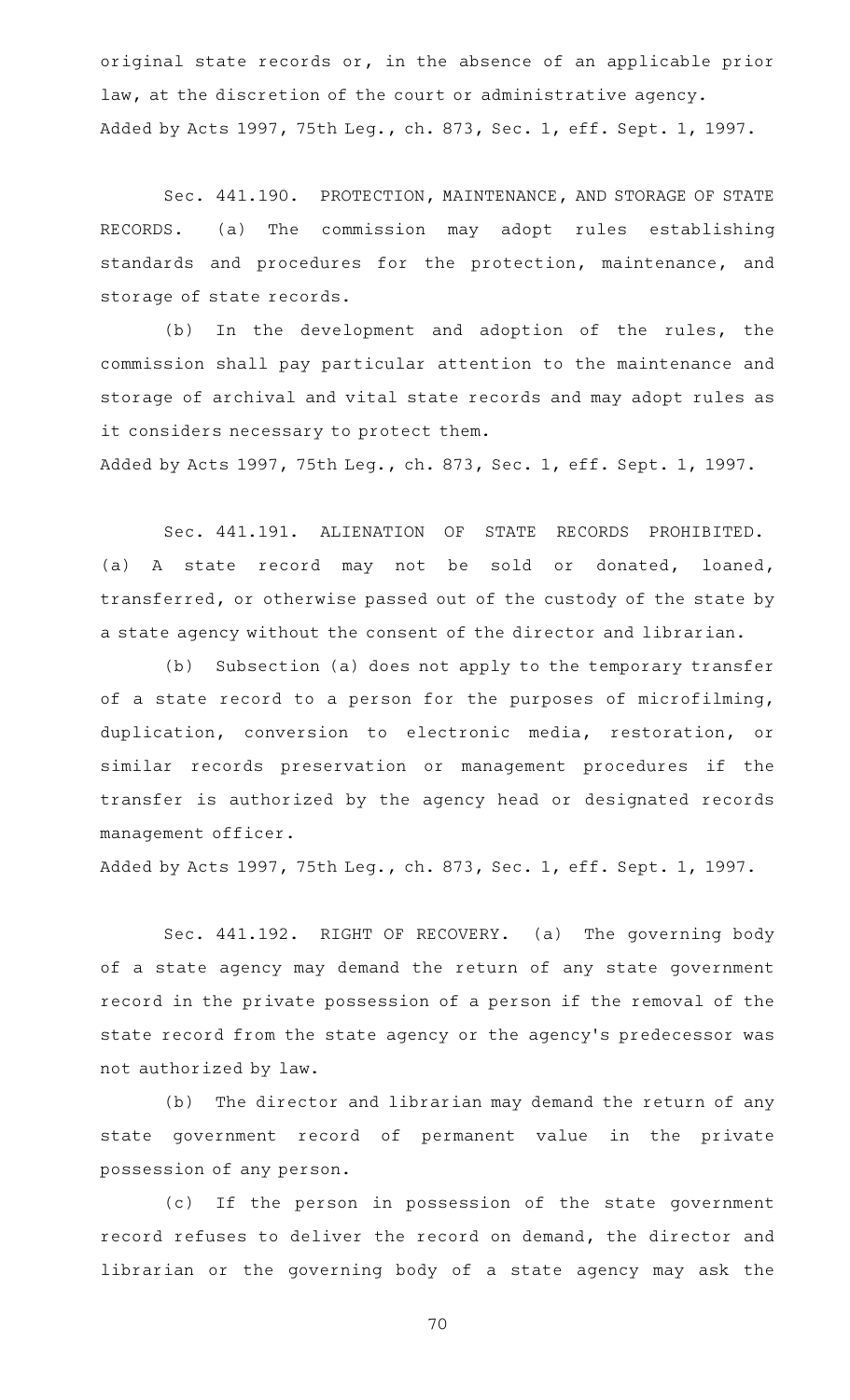attorney general to petition a district court in Travis County for the recovery of the record as provided by this section. If the court finds that the record is a state government record, the court shall order the return of the record to the custody of the state. As part of the petition or at any time after its filing, the attorney general may petition to have the record seized pending the determination of the court if the director and librarian or governing body finds the record is in danger of being destroyed, mutilated, altered, secreted, or removed from the state.

(d) A state government record recovered under Subsection (c) shall be transferred to the custody of the commission or the state agency that originally demanded the return of the record.

(e) If the attorney general recovers a record under Subsection (c), the court shall award attorney's fees and court costs to the attorney general.

Added by Acts 1997, 75th Leg., ch. 873, Sec. 1, eff. Sept. 1, 1997.

Sec. 441.193. CUSTODY OF STATE RECORDS AND OTHER HISTORICAL RESOURCES OF COMMISSION; PUBLIC ACCESS. (a) All archival state records transferred to the custody of the commission in accordance with this subchapter and all other historical resources acquired by the commission through gift or purchase become the property of the commission.

(b) The director and librarian, the state archivist, or their authorized designees may make certified copies of archival state records or other historical resources, and the certified copies shall have the same force and effect as if certified by their original custodian or owner.

(c) The commission shall adopt rules regarding public access to the archival state records and other historical resources in the possession of the commission.

(d) Except as provided in Subsection (e), any rules adopted under this section may not violate any requirements of Chapter 552 or any other state law regarding public access to state records or the terms of any agreement between the commission and a donor of other historical resources to the commission.

(e) In rules adopted under this section, the commission may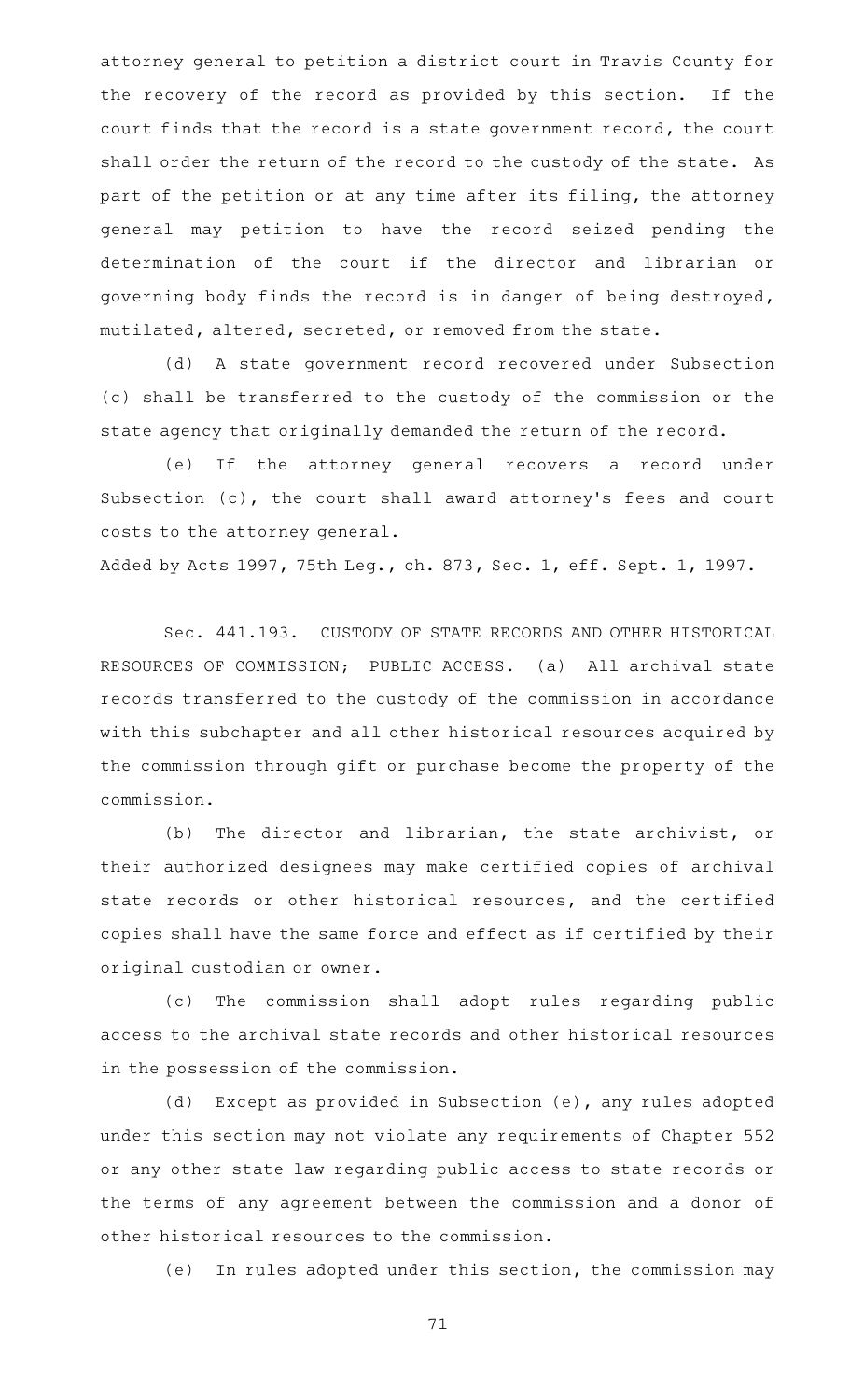restrict access to any original archival state record or other historical resource in its possession and provide only copies if, in the opinion of the state archivist, such access would compromise the continued survival of the original record.

(f) The commission shall ensure that the confidentiality established under Chapter 552 or any other state law of any archival state record transferred to the commission 's custody under Section 441.186 shall be preserved until state law allows public access to the records.

(g) Requests for public access to state records of other state agencies in the physical custody of the records management program of the commission established by Section 441.182 shall be denied by the state records administrator unless the state agency having legal custody of the records provides written authorization.

 $(h)$  Authorizations for public access under Subsection (g) may not provide for public access to the original microfilm of state records.

Added by Acts 1997, 75th Leg., ch. 873, Sec. 1, eff. Sept. 1, 1997.

Sec. 441.194. RECORDS OF ABOLISHED STATE AGENCIES. (a) Unless otherwise provided by law, the comptroller shall take custody of the records of a state agency that is abolished by the legislature and whose duties and responsibilities are not transferred to another state agency.

(b) Unless the requirement is waived by the state records administrator, the records management officer of the comptroller, or of another state agency that receives custody of the records pursuant to law, shall prepare and submit to the state archivist and the state records administrator a list of the records of the abolished state agency within 180 days of the effective date of the agency 's abolition.

(c) The state archivist shall determine which records of the abolished state agency are archival state records. Any archival state records of the abolished state agency shall be transferred to the custody of the commission in accordance with Section 441.186. Added by Acts 1997, 75th Leg., ch. 873, Sec. 1, eff. Sept. 1, 1997. Amended by: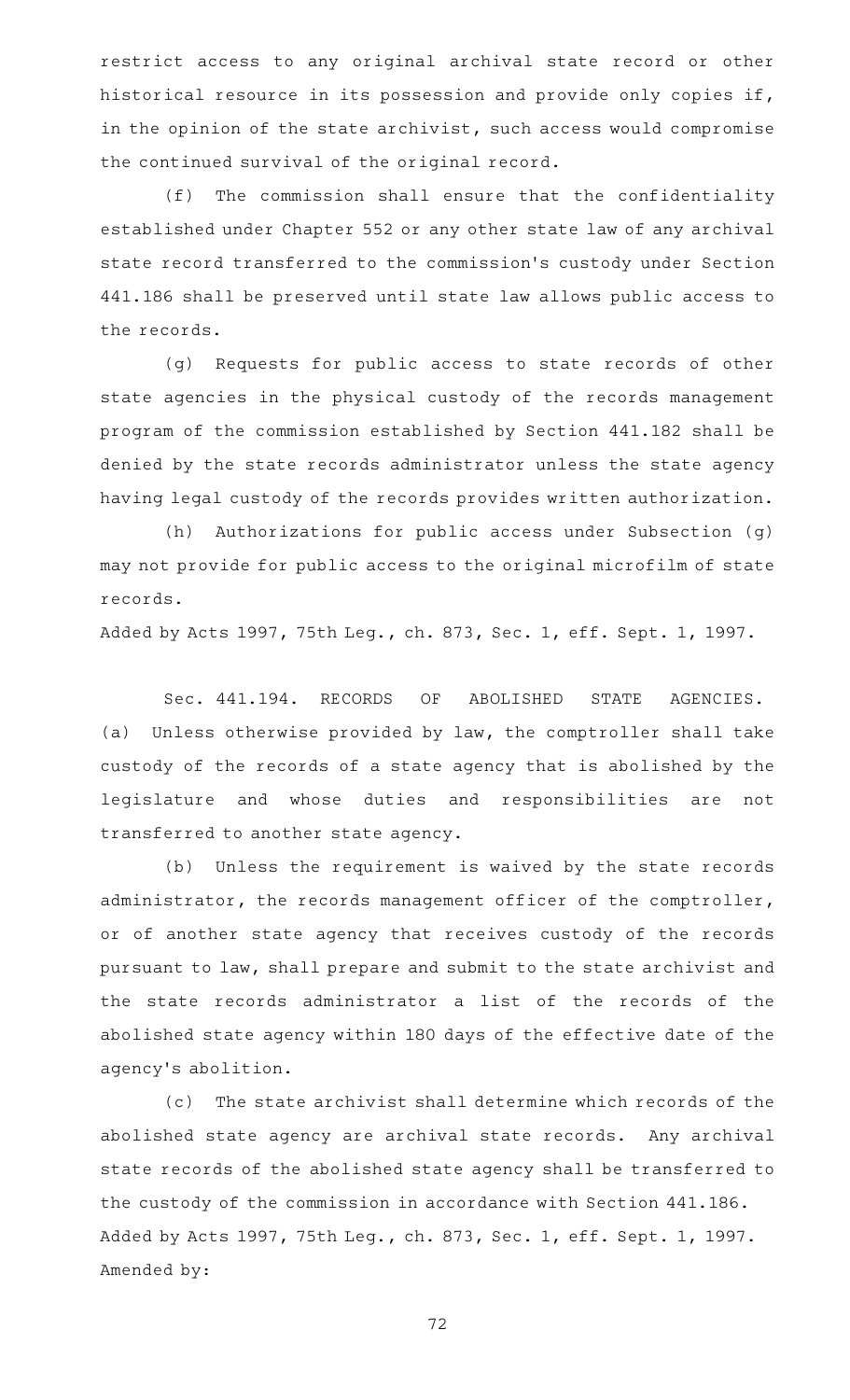Acts 2007, 80th Leg., R.S., Ch. 937, Sec. 1.47, eff. September 1, 2007.

Sec. 441.195. CONTRACTING AUTHORITY. (a) The commission may enter into any contract or agreement that it considers necessary or advisable to foster and assist the preservation and management of state records or other historical resources.

(b) A contract or agreement made by the commission may not bind the state for the payment of any funds that have not been authorized by an appropriation of the legislature. Added by Acts 1997, 75th Leg., ch. 873, Sec. 1, eff. Sept. 1, 1997.

Sec. 441.196. SALE OF COPIES OF STATE ARCHIVES. (a) The commission may sell copies of state archival records and other historical resources in its possession at a price not exceeding 25 percent above the cost of publishing or producing the copies.

(b) Any money paid to the commission under this section is subject to Subchapter F, Chapter 404.

(c) This section is not intended to conflict with Chapter 552.

Added by Acts 1997, 75th Leg., ch. 873, Sec. 1, eff. Sept. 1, 1997.

Sec. 441.197. SALE OF DUPLICATE OR UNNEEDED MATERIAL. (a) After certification by both the director and librarian and the state archivist that an archival state record or other historical resource in the custody of the commission is a duplicate or is not needed to document the history and culture of Texas as a province, colony, republic, or state, the commission may authorize its sale by auction or other means.

(b) Revenue from the sale of a duplicate or unneeded archival state record or other historical resource shall be used to preserve state archival records and other historical resources and to make the records and resources available for research.

(c) The sale of an archival state record under Subsection (a) does not constitute an alienation of a state record under Section 441.191.

Added by Acts 1997, 75th Leg., ch. 873, Sec. 1, eff. Sept. 1, 1997.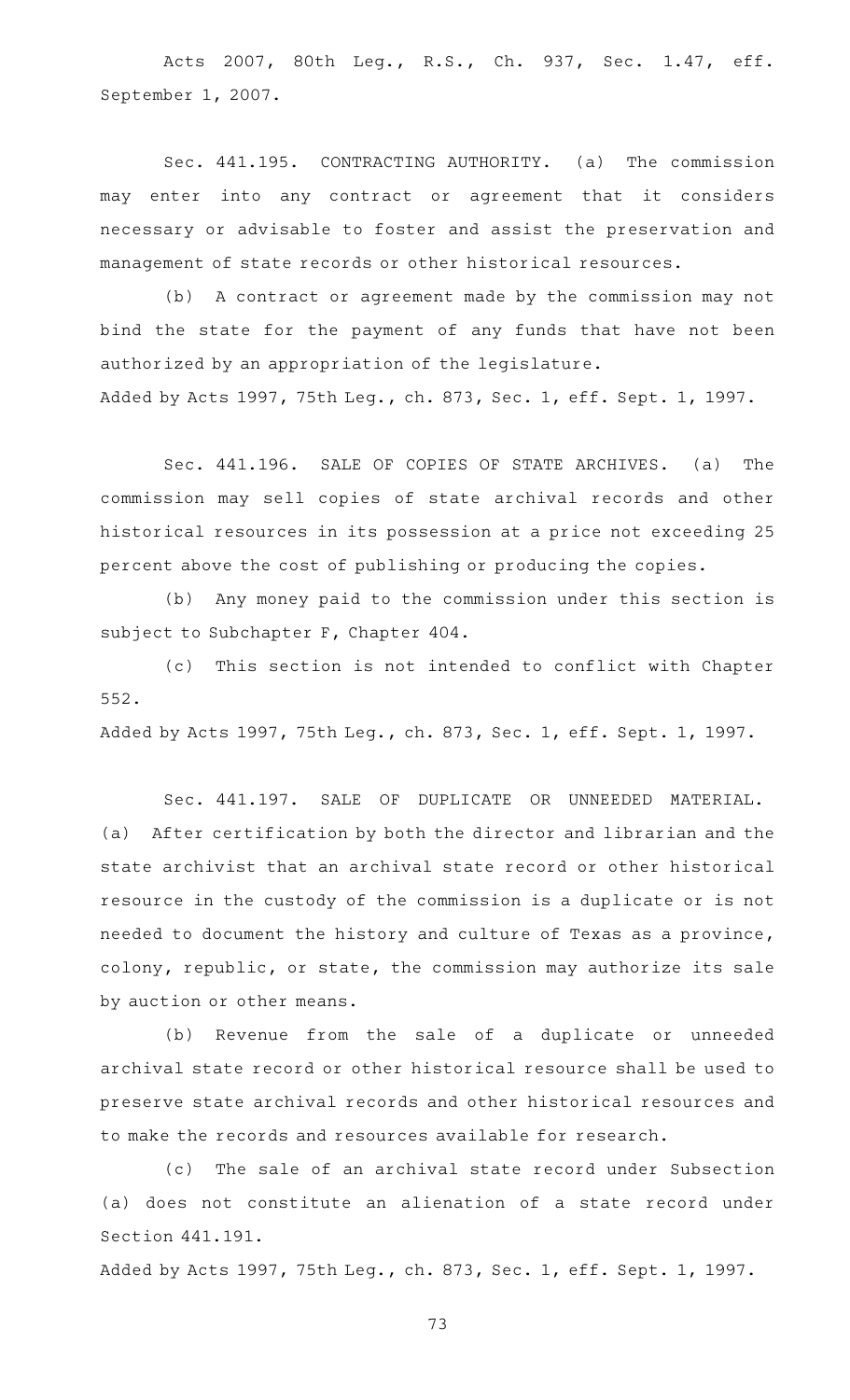Sec. 441.198. AGREEMENT WITH MEXICO. (a) The commission may negotiate an agreement with the appropriate authorities in Mexico under which this state will trade or lend to Mexico the flags of the Toluca Battalion, the Guerrero Battalion, and the Matamoros Battalion captured at the Battle of San Jacinto and Mexico will trade or lend to this state the flag of the New Orleans Greys captured at the Battle of the Alamo. An agreement under this section:

 $(1)$  may not affect title to the flags;

(2) may provide that this state will restore the San Jacinto flags to a suitable condition and Mexico will restore the Alamo flag to a suitable condition before the trade or loan of the flags as long as such conditioning does not alter the authenticity or integrity of the flags; and

(3) is not valid if it is not approved by the governor and by the appropriate authority for approval under the laws of Mexico.

(b) The commission may use only gifts or grants to restore the San Jacinto battle flags to a suitable condition under an agreement to trade or lend the flags made under Subsection (a).

(c) If an agreement to trade or lend the Alamo and San Jacinto battle flags made under Subsection (a) does not provide that Mexico will restore the Alamo battle flag to a suitable condition before the trade or loan of the flag, the commission may use only gifts or grants to restore the Alamo battle flag to a suitable condition after the trade or loan of the flags. Added by Acts 1997, 75th Leg., ch. 873, Sec. 1, eff. Sept. 1, 1997.

Sec. 441.199. RULEMAKING AUTHORITY. In addition to other rulemaking authority granted in this subchapter, the commission may adopt other rules it determines necessary for cost reduction and efficiency of recordkeeping by state agencies and for the state 's management and preservation of records.

Added by Acts 1997, 75th Leg., ch. 873, Sec. 1, eff. Sept. 1, 1997.

Sec. 441.200. AUDIT. The state auditor may report on a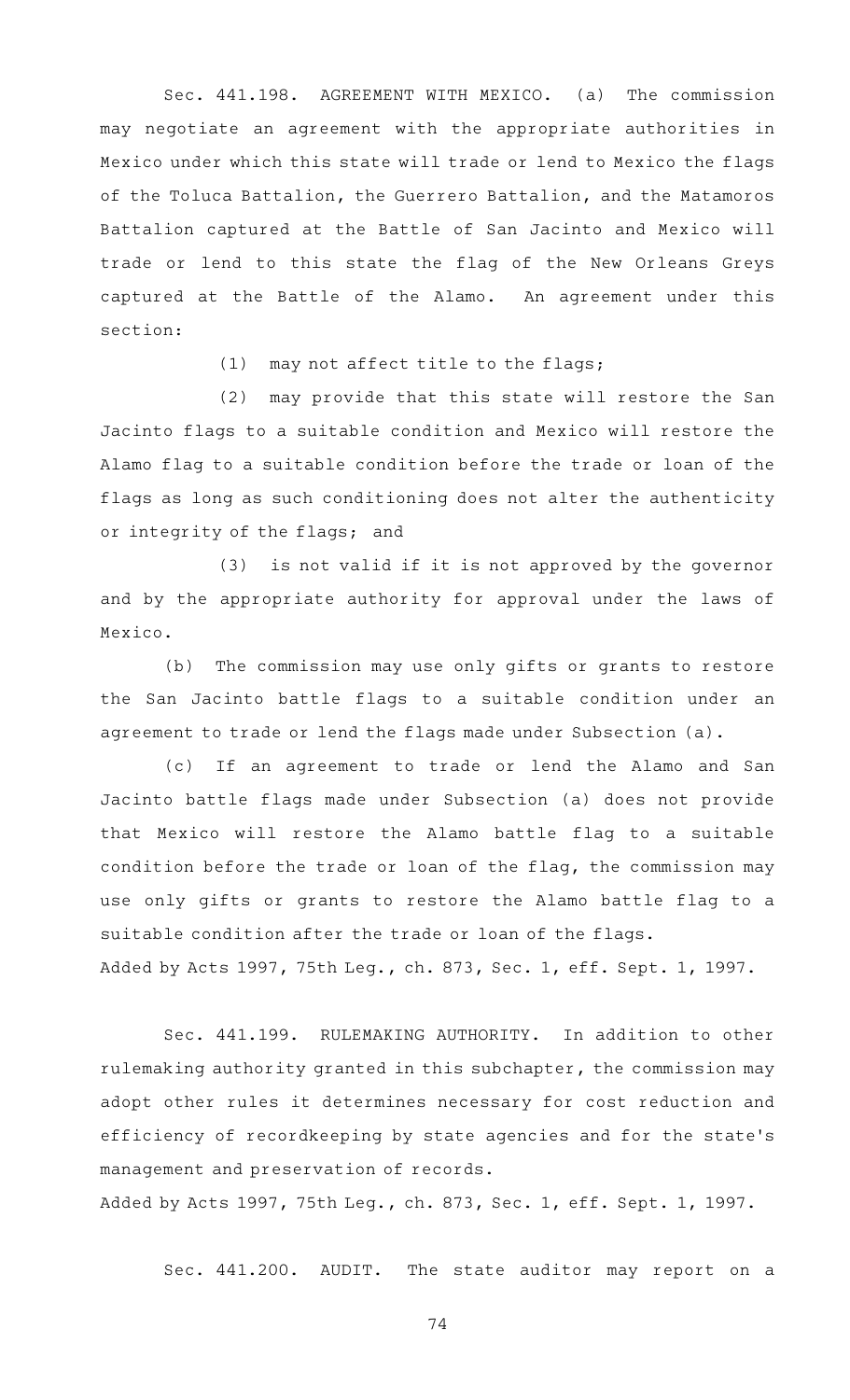state agency 's compliance with this subchapter and rules adopted under this subchapter.

Added by Acts 1997, 75th Leg., ch. 873, Sec. 1, eff. Sept. 1, 1997.

Sec. 441.201. RECORDS OF OFFICE OF GOVERNOR. In consultation with the commission, a governor may designate an institution of higher education or alternate archival institution in the state, in lieu of the Texas State Library and Archives, as the repository for the records of the executive office of the governor created or received during that governor 's term of office. Such alternative repository shall administer the records in accordance with normally accepted archival principles and practices and shall ensure that the records are available to the public. The terms of any such alternative repository arrangement shall be recorded by the commission through a memorandum of understanding, deposit agreement, or other appropriate documentation.

Added by Acts 1997, 75th Leg., ch. 873, Sec. 1, eff. Sept. 1, 1997.

Sec. 441.202. ARCHIVES OF GENERAL LAND OFFICE. (a) Any papers, including any book, transfer, power of attorney, field note, map, plat, legal proceeding, official report, or original document, that pertain to the land of the Republic or State of Texas and that have been deposited or filed in the General Land Office in accordance with any law of the republic or of this state constitute the archives of the General Land Office and are not subject to transfer to the commission under Section 441.186.

(b) A person owning land between the Nueces River and the Rio Grande under a grant or title from the former government that was issued before November 13, 1835, and, before the adoption of the constitution, was recorded in the county in which the land is situated but that has not been filed in the archives of the General Land Office shall submit the grant or title to the commissioner of the General Land Office who shall file the title or grant in the archives of the General Land Office. The act of filing does not invest the title or grant with any greater validity than it had as a title or grant recorded in the proper county, and it is subject to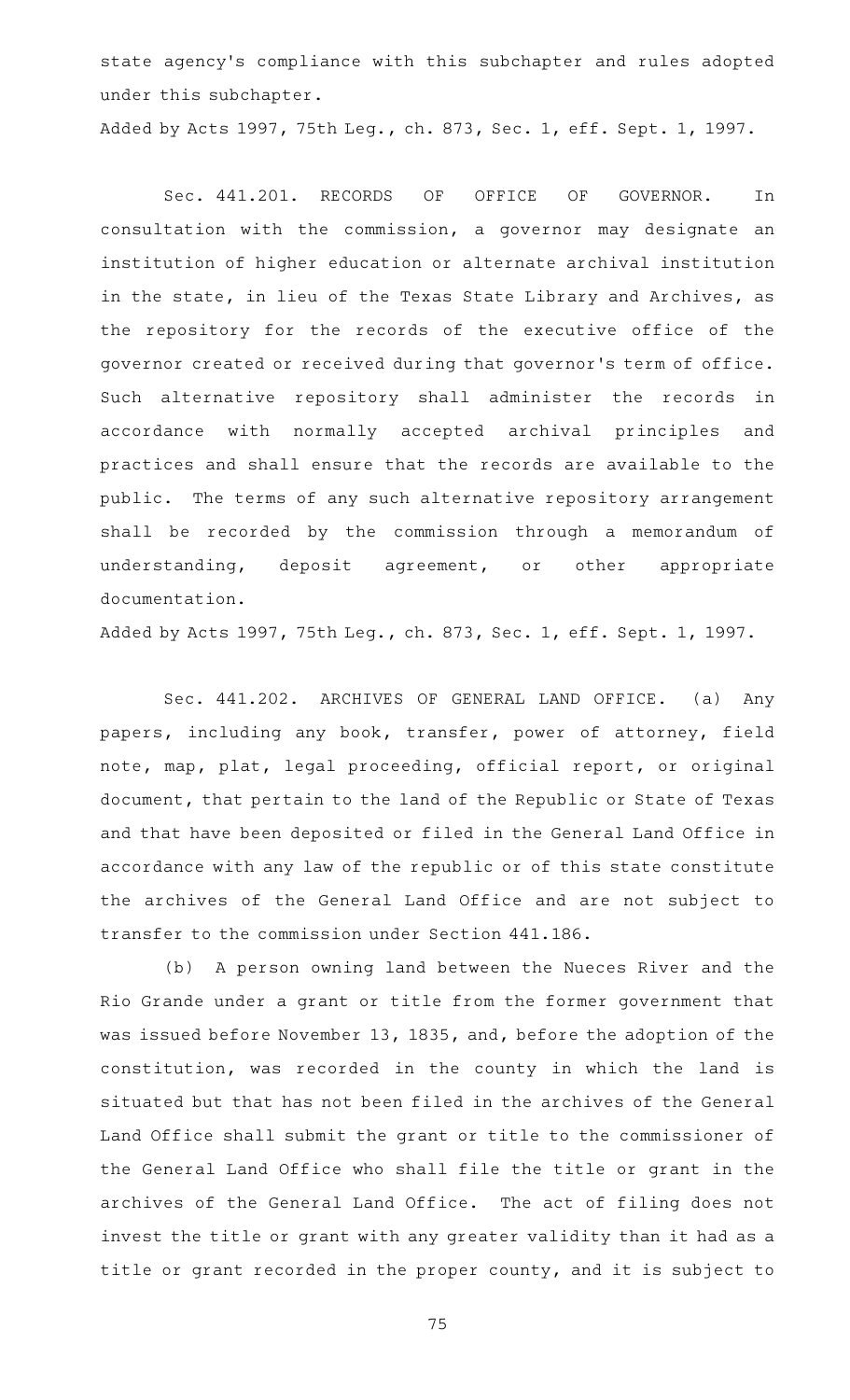any defense or objection to which it would have been subject if not so filed.

(c) The commissioner of the General Land Office shall procure, accept, and file in the archives of the General Land Office the original papers relating to the survey of lands by virtue of certificates issued by this state to the Texas & Pacific Railway Company and its predecessors in title, including the maps, sketches, reports, and other papers that were drawn by the surveyors in making the original or corrected surveys of the land and that are in the custody of the railway company. If the commissioner cannot procure the original papers, the commissioner may procure, accept, and file verified copies. The commissioner shall verify the authenticity of the papers. If the commissioner can procure only a portion of the originals, the commissioner shall procure and accept that portion and take and file verified copies of those originals the commissioner cannot procure. The original papers or verified copies filed by the commission in the archives of the General Land Office are admissible in evidence as are other papers, documents, and records and certified copies of the office.

(d) This section does not give any papers named in this section any greater force or validity, because of being recognized as archives of the General Land Office, than was accorded the papers by the laws in force at the date of their execution and deposit in the General Land Office.

(e)AAA written instrument, including a deed, that was executed or issued before March 2, 1836, on stamped paper of the second or third seal and that is not an original instrument in the General Land Office or expressly declared by law to be part of the archives of that office do not constitute a part of the archives of that office. An owner of land to which the instrument relates may withdraw the instrument from the General Land Office on making a written, sworn application for the instrument to the commissioner. The application must state the fact of ownership of the land to which the instrument relates. If the commissioner is satisfied that the person applying is the owner, the commissioner may deliver the instrument to the applicant. The commissioner shall take a receipt for the instrument that describes the instrument delivered,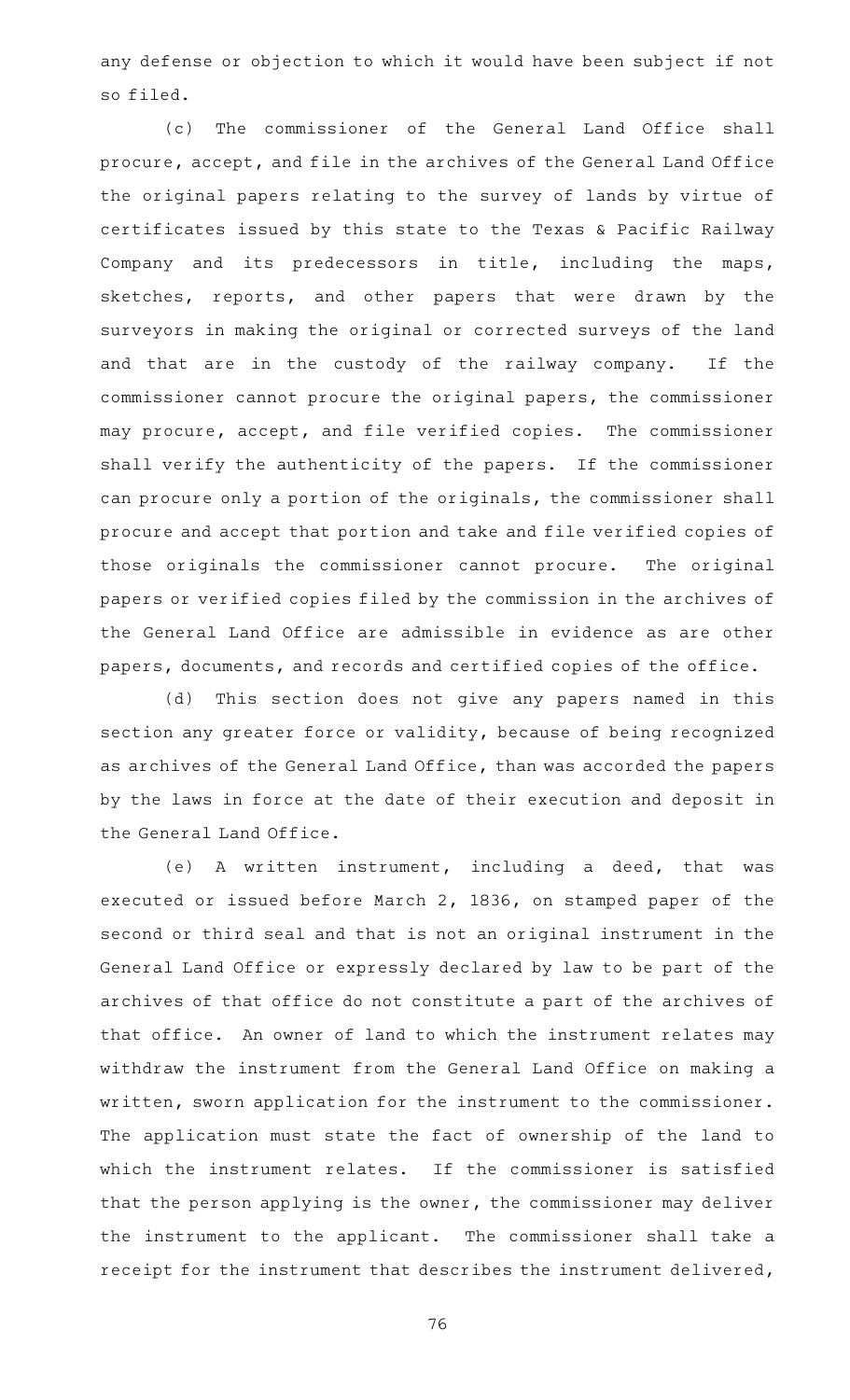summarizes its contents, and names the original grantee of land to which the instrument relates or refers.

Added by Acts 1997, 75th Leg., ch. 873, Sec. 1, eff. Sept. 1, 1997.

Sec. 441.203. RECORDS MANAGEMENT INTERAGENCY COORDINATING COUNCIL. (a) The Records Management Interagency Coordinating Council is composed of:

(1) permanent members, consisting of the following officers or the officer 's designee:

 $(A)$  the secretary of state;

 $(B)$  the state auditor, who serves as a nonvoting

 $(C)$  the comptroller of public accounts;

(D) the attorney general;

member;

 $(E)$  the director and librarian; and

(F) the executive director of the Department of Information Resources; and

(2) auxiliary voting members, consisting of:

(A) one faculty member of a public senior college or university, as defined by Section 61.003, Education Code, who has demonstrated knowledge of records and information management; and

(B) two individuals who serve as information resources managers, under Section 2054.071, for state agencies in the executive branch of government.

 $(a-1)$  The presiding officer of the council shall appoint auxiliary voting members in accordance with this section. To be appointed by the presiding officer as an auxiliary voting member for a full or partial term, a person must be nominated by the presiding officer and receive the approval of a majority of the permanent members listed under Subsection (a)(1).

(a-2) Auxiliary voting members serve two-year terms, with the terms expiring February 1 of each odd-numbered year. A person who is appointed as an auxiliary voting member or to fill a vacancy of an auxiliary voting member may continue to serve as a member only while the person continues to possess the qualifications for the category under which the person is appointed.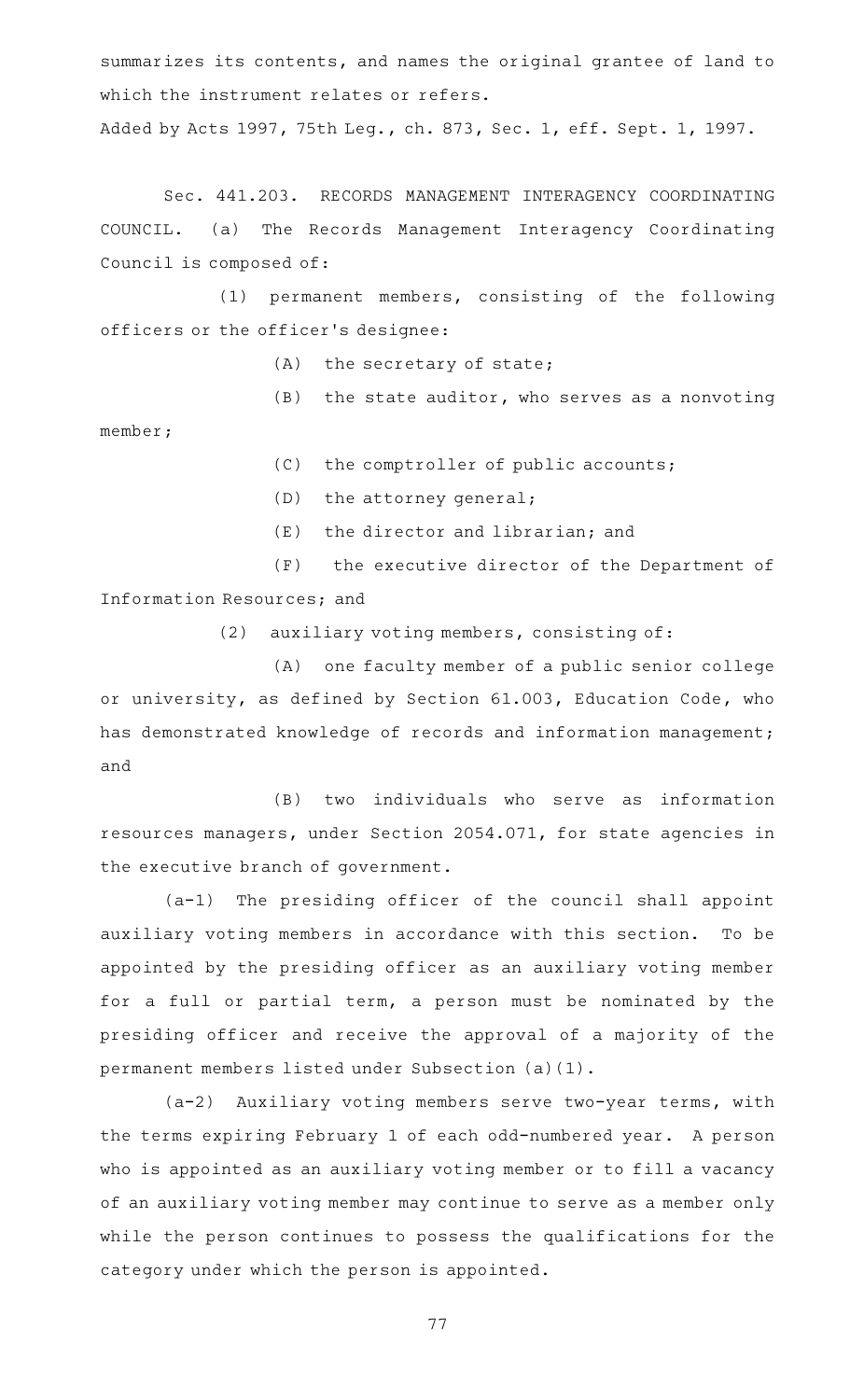(a-3) The presiding officer shall fill a vacancy of an auxiliary voting member for the unexpired term by appointing a person who has the qualifications required under Subsection (a)(2) for the vacated position. A person appointed to fill a vacant position of an auxiliary voting member shall serve for the unexpired portion of the term for which the person is appointed.

(b) The position of presiding officer rotates among the permanent members of the council according to the procedures adopted by the council. A term as presiding officer is two years and expires on February 1 of each odd-numbered year.

(c) Service on the council is an additional duty of a member 's office or employment. A member of the council is not entitled to compensation, but is entitled to reimbursement of travel expenses incurred by the member while conducting the business of the council, as provided in the General Appropriations Act.

(d) The council's permanent member agencies shall provide the staff for the council.

 $(e)$  The council shall:

(1) review the activities of each permanent member agency that affect the state 's management of records;

 $(2)$  study other records management issues; and

(3) report its findings and any recommended legislation to the governor and the legislature not later than November 1 of each even-numbered year.

(f) The council shall adopt policies that coordinate the activities of each permanent member agency and that make other improvements in the state 's management of records. The council shall adopt policies under this subsection using the rulemaking procedures prescribed by Chapter 2001.

(g) Each permanent member agency shall adopt the policies adopted under Subsection (f) as the permanent member agency 's own rules, except to the extent that the policies conflict with other state or federal law.

(h) Each permanent member agency shall report on the agency 's adoption and implementation of rules under Subsection (g) to the council not later than October 1 of each even-numbered year.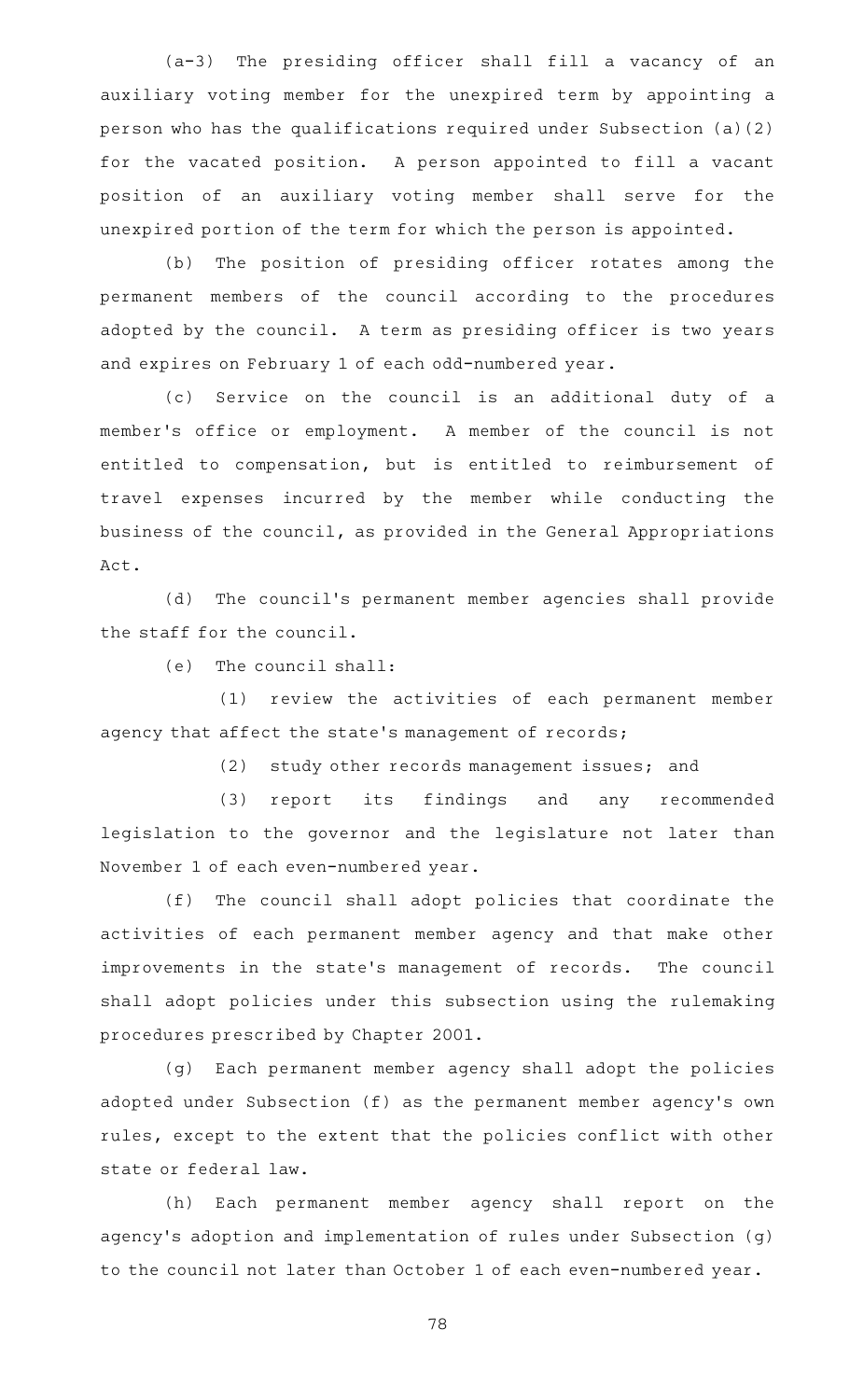(i) In this section, "permanent member agency" means each state officer who is a permanent member of the council or an agency that has a representative who is a permanent member of the council.

(j) The council shall categorize state agency programs and telephone numbers by subject matter as well as by agency. The council shall cooperate with the Texas Information and Referral Network under Section 531.0312 to ensure that the council and the network use a single method of defining and organizing information about health and human services.

 $(k)$  A state agency shall cooperate with the council in the performance of its duties.

(1) Participation by the state auditor under Subsection (a) is subject to approval by the legislative audit committee for inclusion in the audit plan under Section 321.013(c). Added by Acts 1997, 75th Leg., ch. 873, Sec. 1, eff. Sept. 1, 1997. Amended by Acts 1999, 76th Leg., ch. 1460, Sec. 3.07, eff. Sept. 1, 1999; Acts 2003, 78th Leg., ch. 79, Sec. 1, eff. Sept. 1, 2003; Acts 2003, 78th Leg., ch. 785, Sec. 15, eff. Sept. 1, 2003. Amended by:

Acts 2005, 79th Leg., Ch. 728, Sec. 23.001(31), eff. September 1, 2005.

Acts 2007, 80th Leg., R.S., Ch. 937, Sec. 3.04, eff. September 1, 2007.

Sec. 441.204. RECORDS OF OFFICE OF LIEUTENANT GOVERNOR. (a) Notwithstanding any other law, a lieutenant governor who vacates the office of lieutenant governor to complete the unexpired term of the governor as provided by Section 16(d), Article IV, Texas Constitution, may transfer the records of the office of the lieutenant governor created or received during that lieutenant governor 's term of office to the office of the governor.

(b) Records of the office of the lieutenant governor transferred under Subsection (a) must be maintained separate and distinct from records created or received from the office of the governor.

(c) Records transferred under Subsection (a) must be listed separately and distinctly on the records retention schedule of the